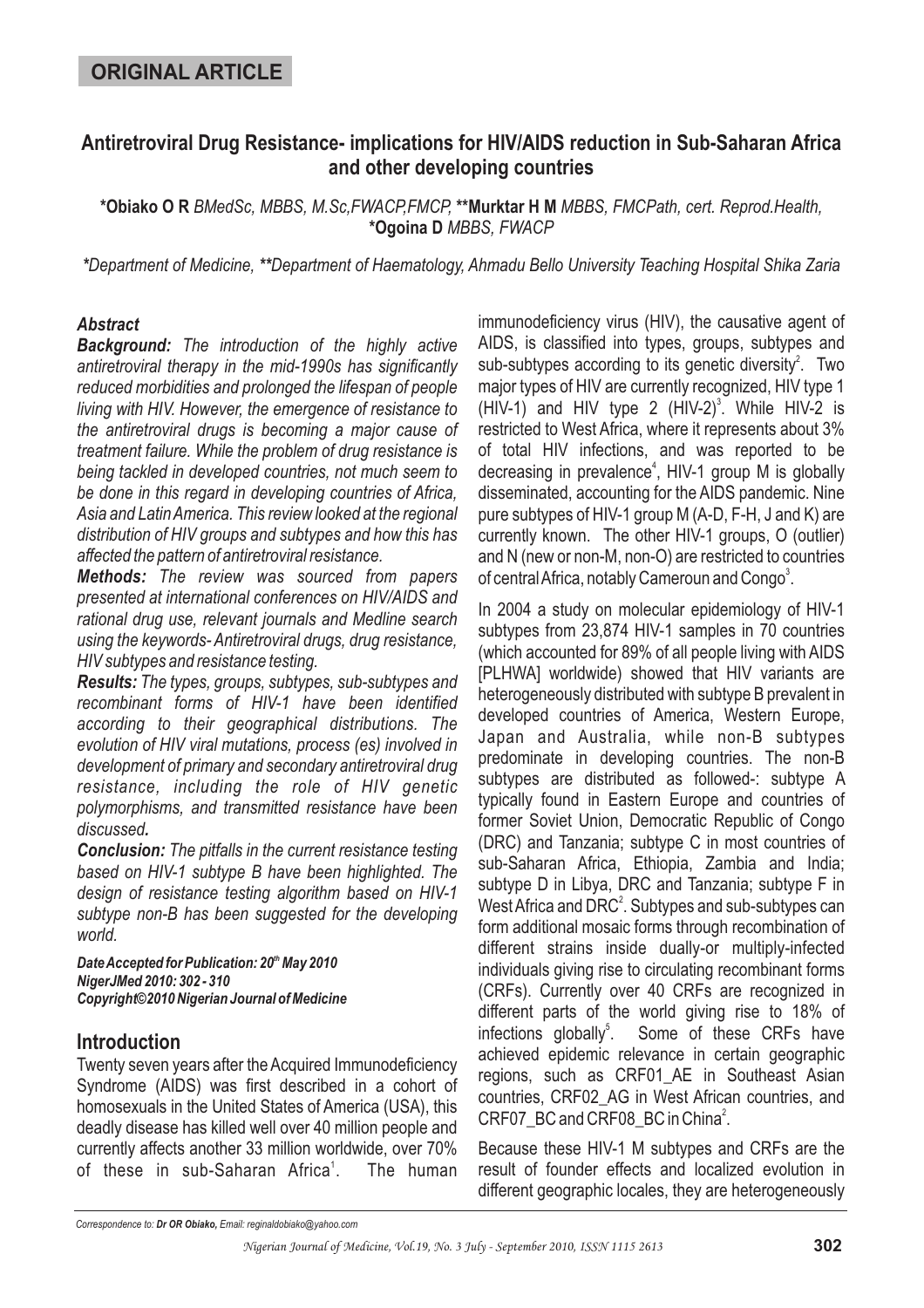distributed worldwide. This genetic variability of HIV-1 will surely impact on current efforts at virus eradication through development of newer antiretrovirals and vaccine since different subtypes display distinct biological and clinical properties, such as tropism, transmission propensities, disease progression and effectiveness profile in diagnostic and monitoring assays  $^\circ$ .

### **Evolution of HIV viral mutations**

HIV replication is a highly dynamic process in which large numbers of virions are created and destroyed by the immune system each day  $\frac{7}{1}$ . Recent studies have calculated that the half-life of an HIV virion is approximately 30 minutes, and the production of virus can amount to 10 $^{\circ}$  to 10 $^{\circ}$  virions per day. The plasma viral load (pVL) thus reflects the balance between the production and clearance of viral particles  $\mathrm{^{8,9}}.$  Most HIV-infected cells are short-lived T cells, which have a half-life of about 2 days; therefore, the pool of virus-producing cells is maintained through the constant infection of new cells. Individual cells can be infected by more than 1 virion, which may represent different members of a pool of quasispecies <sup>10</sup>. In these multiply infected cells, the reverse transcriptase (RT) enzyme can randomly jump from one ribonucleic acid (RNA) template to the other during viral replication, exchanging segments of genetic information between viral genomes. This template switching can facilitate the accumulation of mutations in a viral genome that may otherwise take a long time to develop.

Genetic recombination may play an important role in the development of multidrug-resistant HIV strains, whereby a viral strain can accumulate several drug resistance mutations in a short period of time  $11$ . Mutations in the HIV genome are primarily generated during the initial steps of the HIV replication cycle. Genomic RNA carried by HIV is copied into deoxyribonucleic acid (DNA) early in the replication cycle; this process is mediated by the HIV RT enzyme. Spontaneous errors have been shown to occur during the RT process, which result in the placement of an incorrect nucleotide in the growing DNA strand, either as point mutation (e.g., the replacement of guanine by adenine, <u>G</u>AC to <u>A</u>AC) or insertion of an extra nucleotide (e.g., AAA-GAC-<u>AGT</u> to AAA-GAC-<u>AGT-AGT</u>). This happens approximately once in every 10,000 to 30,000 nucleotides  $^{12}$ .

Because the HIV genome is about 10,000 bases long, an average of 1 error (mutation) occurs each time a viral genome is replicated. These aberrant nucleotides may result in changes in the amino acid coding of the HIV proteins from HIV DNA, potentially altering the structure

and/or function of these proteins and affecting the replication competence of the viral strain. Many examples abound; point mutation from GAC to AAC leads to substitution of glutamate for aspartate; insertion of an extra AGT leads to the production of a mutant serine. The first phenomenon describes the viral mutation as D30N, in which the initial letter represents the wild-type amino acid of the protein [D: aspartate]; the number represents the codon or position of the affected amino acid within the protein [30]; and the end letter represents the mutant amino acid that is present [N:glutamate]. Thus, D30N describes the substitution of glutamate for aspartate at the 30 codon in HIV RT, representing a shift from nucleotide codon GAC [aspartate] to AAC [glutamate]. Since mutations in these proteins are the determining factor in drug susceptibility, the nomenclature for drug resistance mutations describes amino acid sequence substitutions in the proteins.

## **Selection of mutations by HIV-1 genome during antiretroviral therapy**

#### **i. Development of primary antiretroviral drug resistance.**

Factors such as viral tropism, replication kinetics and fitness, and host immune responses, are likely to influence virus transmission (both horizontal and vertical) and disease progression in people infected with different subtypes. In uncontrolled HIV infection, the high HIV replication rate coupled with the RT induced mutation rate generates every possible mutation in the HIV genome each day  $^{13}$ . These factors generate a large pool of genetically related but distinct HIV strains called quasispecies, each of which has the potential to develop into the dominant strain. Most of these quasispecies have either deleterious mutations or mutations that make their growth rate inferior to that of other quasispecies. However, even a small proportion of functional mutations will generate a significant population of modified genomes because of the high overall replication rate. Strains with a mutation that provides a growth advantage in a particular environment, e.g., in the presence of antiretroviral (ARV) drugs will out compete the other quasispecies and become the dominant viral strain in the population. Even strains with mutations that cause impaired replication rate (compared with a non-mutated strain) can still accumulate additional mutations during replication, some of which can repair the strain's replicative defect. The character of the quasispecies population is constantly shaped by both viral and host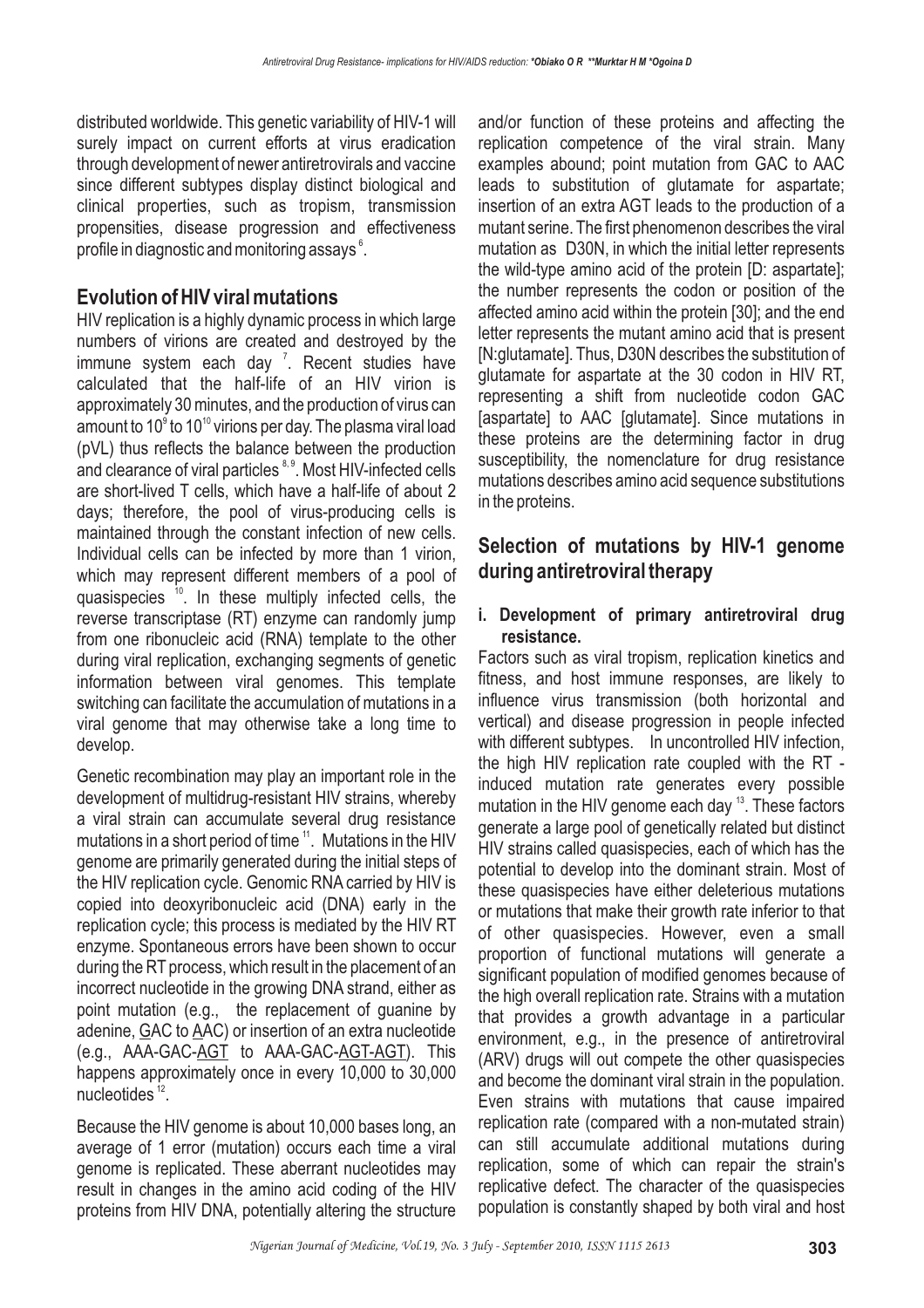factors. Virus strains with replication rates that are severely impaired by genetic features will be less able to compete for target cells than strains with a higher replication rate, and cannot become the dominant strain of the viral population. Also, the immune system of the host may recognize and attack quasispecies that have specific immunologic epitopes, limiting the ability of those variants to complete with other quasispecies.

Antiretroviral therapy (ART) is an additional source of pressure on the viral population. Initial therapy with a potent, combination antiretroviral regimen will suppress the replication of most quasispecies and reduce the plasma viral load to a level below the limit of detection of sensitive viral load assays. But some variants will possess mutations that enable replication to occur at a rate determined by the inherent fitness and degree of resistance of the quasispecies to all drugs in the regimen. Studies have shown that mutations can be generated and viral evolution can occur even in patients undergoing highly active antiretroviral therapy (HAART)<sup>14-16</sup> Viral mutations are accelerated in the presence of preexisting drug resistance, impotent drugs, inadequate adherence and therefore inadequate drug levels<sup>17-19</sup>. As drugresistant quasispecies continue to replicate, continued reverse transcription events generate further mutations in the surviving viral population, resulting in an increased plasma viral load composed of quasispecies that have acquired sufficient resistance (and resistance mutations) to become the dominant viral strains  $^{20}$ .

Inherent replication rate of the resistant variant also influences the rate of its emergence. Certain resistance mutations such as Y181C and K103N, which are associated with broad cross-resistance to the first generation non-nucleoside reverse transcriptase inhibitors (NNRTIs), do not appear to substantially affect the viral replication rate; and as such, virus containing these mutations can appear as the dominant quasispecies in a matter of weeks in patients receiving failing nevirapine or efavirenz-containing regimens $21,22$ . On the other hand, some mutations may confer resistance and permit replication in the presence of the drug, but compromise the viral replication rate compared with that of wild-type virus. Strains with these types of mutations may take longer to emerge as a major quasispecies, or may acquire (through selection) additional compensatory mutations that help to restore the viral replication rate.

High levels of resistance to some drugs, such as zidovudine and most protease inhibitors (PIs) may require the accumulation of several mutations, which may

involve single, double or multiple nucleotide base changes. And, depending on the viral replication rate, these mutations may take several months or years to occur. Examples abound. The M184V mutation on RT confers high level resistance to lamivudine and emtricitabine, but increases susceptibility to zidovudine, stavudine and efavirenz<sup>23</sup>. Secondary protease (PR) mutations may confer reduced susceptibility to PI in vitro  $24$ ,  $25$ ; mutations D123N and I135T in RT of some CRF02 AG isolates have reduced susceptibility to abacavir  $^{26}$ ; mutations at positions 181I, 188L and 190A of HIV-2 virus and HIV-1 group O isolates from drugnaïve Cameroonians have been linked to resistance to NNRTIs, the fusion inhibitors (enfuvirtide and T-1249) and some PIs  $27-29$ .

Although preliminary in vitro inter-subtype differences in resistance to the CCR5 co-receptor antagonist maraviroc have not been found, reported differences in co-receptor tropism among subtypes may influence the in vivo response to that drug. For instance, subtype D isolates have been reported to develop CXCR4 tropism more frequently than subtype C  $^{30}$ . It is also anticipated that amino acid differences in proteins from non-B HIV-1 subtypes may impair the efficacy of investigational drugs that are not yet even approved for clinical use. For example, a total of 13 amino acid differences between the integrase (IN) proteins of subtypes B and CRF02\_AG have been pinpointed, which according to the predicted 3D model of the pre-integration complex, may impact on IN function. Particularly, the amino acid residue T125, whose variation has been implicated in resistance to the IN inhibitor L870, 810, differs between both subtypes<sup>31</sup>.

### **ii. Development of secondary antiretroviral drug resistance**

A similar process of selection for resistance mutations occurs when a patient changes to a new treatment regimen. In this case, the rate of viral replication and selection of mutations is influenced by the extent to which the mutations selected by the previous regimen also confer resistance to the new drugs. If crossresistance exists between the previous drugs and the new drugs, mutation-generating replication events continue to occur at a rate determined by the inherent fitness of the viral strain and the overall effectiveness of the new regimen. This continued replication and selection is the cause of the more rapid virologic failure typically seen with second-line and third-line treatment regimens as compared with initial regimens. If the mutations selected during therapy with the initial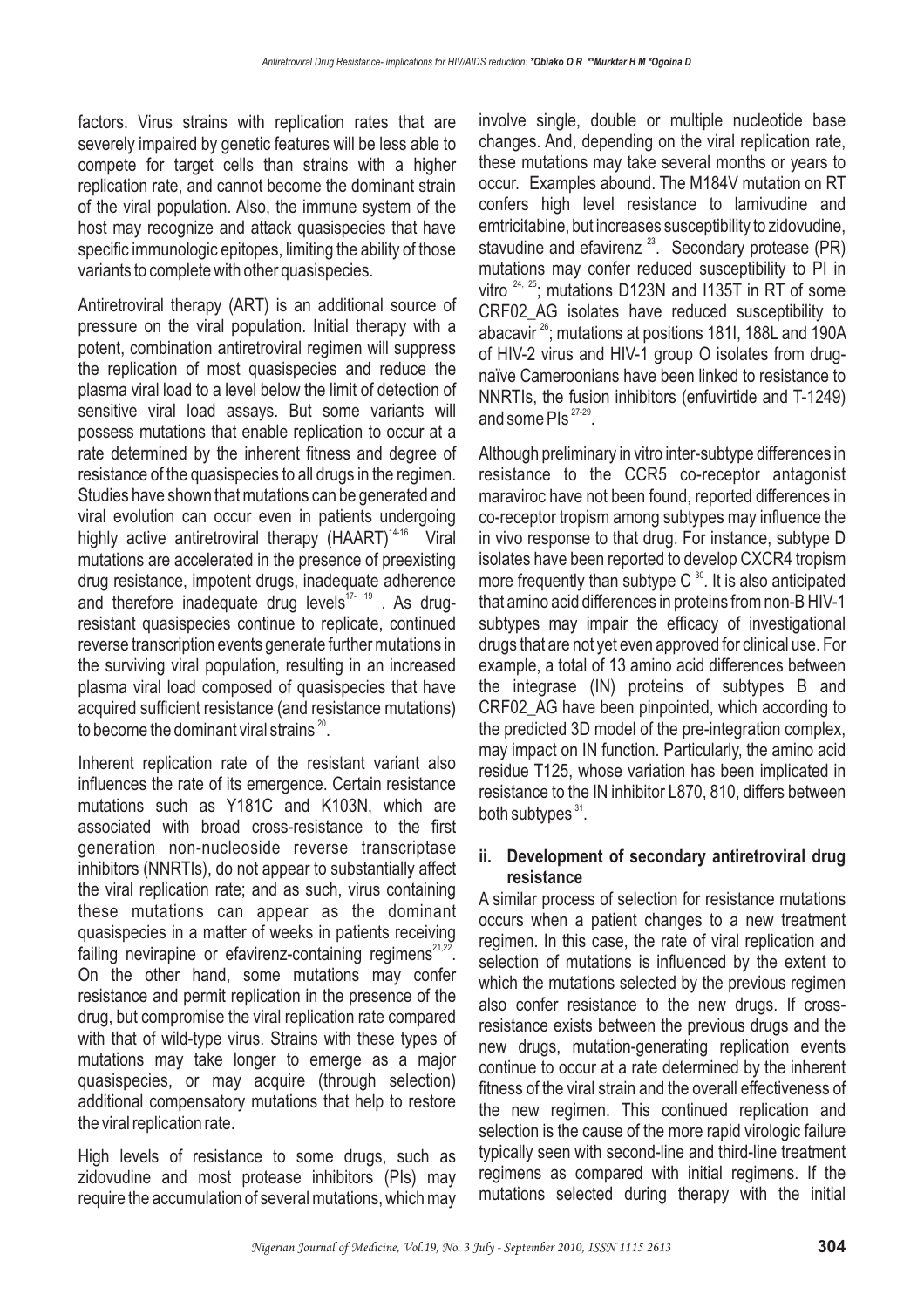regimen do not confer cross-resistance to drugs in the new regimen, the mutant strains will be inhibited by the new drugs. No longer having a selective advantage, these variants will become minority members of the quasispecies population as they are out competed by newly selected resistant strains. The disappearance of mutations in the predominant population can occur in a matter of weeks or may take several months.

A puzzling issue in the development of drug resistance among different HIV-1 subtypes lies in the context of prophylactic ART for prevention of mother-to-child transmission of HIV (PMTCT). Most of the studies addressing this came from the use of single-dose of nevirapine for PMTCT in African countries. Several studies derived from the HIVNET 012 program in Uganda showed a higher occurrence of nevirapine (NVP) - related drug resistance, namely the mutation K103N in RT, in subtypes C- and D-infected women and babies compared with subtype A counterparts  $32$ . Mutations K103N and Y181C have also been seen in subtype C-infected women exposed to single-dose NVP in South Africa, Zambia and Zimbabwe, as well as in CRF02\_AG-infected women in the Ivory Coast  $32,33$ . In 2008, Hosseinipour et al  $34$  studied the development of drug resistance among patients in Malawi who had mostly received a first-line ART consisting of stavudine, lamivudine, and nevirapine. Patients who failed were usually switched from this regime to one containing zidovudine, lamivudine, tenofovir, and lopinavir/ritonavir. Evaluation of drug resistance in 101 of this cohort of patients who had failed first-line therapy, with viral loads > 1000 copies/mL revealed that the most common mutation was the M184V followed by a number of NNRTI mutations associated with reduced responsiveness against nevirapine and/ or efavirenz. 16% of the patients had either the K65R or K70E mutations that are associated with stavudine failure. These findings confirm earlier data from Botswana that suggested that the K65R mutation was far likely to occur among patients failing a stavudine-containing regimen in the context of subtype C viruses than would be expected with viruses of subtype B origin. This finding may be of considerable significance in view of the fact that both K65R and K70E are able to confer broad cross-resistance against a wide array of nucleoside compounds, thereby potentially compromising the therapeutic usefulness of this family of drugs, which are the backbone of ART in resource poor countries.

#### **HIV genetic polymorphisms and development of antiretroviral drug resistance**

**i. Alterations in genetic barrier to antiretroviral drug**

The polymorphic nature of HIV genes encoding proteins that are targeted by ARVs can influence the genetic barrier for acquiring drug-resistance mutations. The genetic barrier a particular HIV variant faces in reaching resistance is also influenced by the relative fitness and/or the replication capacity of the virus carrying particular mutations compared with its wild-type counterpart. Genetic differences among HIV-1 subtypes may explain the lower occurrence of certain resistance mutations in particular strains. Thus, different drug-resistance mutations impact differentially on viral fitness, more in some subtypes than others. Mutations L210W and Q151M, both providing resistance to nucleoside reverse transcriptase inhibitors (NRTIs), can only emerge in subtype F1 after two nucleotide changes from a consensus baseline sequence, compared with other subtypes. Of note, such lower predicted prevalence was found in NRTI- treated Brazilian subjects infected with subtype F1, compared with subtypes B and C  $^{35}$ . Among European drug naïve subjects, additional higher genetic barrier differences were found for I82A in subtypes C and G and V108I in subtype G respectively. Conversely, a lower barrier was found for I82T in subtypes C and G and for V196M in subtype C $36$ . D30N mutation in PR produces a lower PI (nelfinavir) resistance in non-B subtypes than in subtype B, and also impairs the replication capacity or fitness of both viruses, affecting the former more  $37$ . On the other hand, mutations K20I and M36I in PR of subtype G and CRF02\_AG viruses, in the absence of PIs, increases the replication of these isolates faster than their wild-type counterparts<sup>38</sup>. A drug's genetic barrier to viral resistance is a measure of the number of mutations that is required for resistance to the drug to develop as well as the frequency with which such mutations emerge. For example, it is well established that ritonavir-boosted PI-containing regimens have a higher genetic barrier to resistance than do nonboosted regimens, the NRTIs and NNRTIs  $^{20}$ . Also, the very low genetic barrier of first generation NNRTIs (nevirapine, efavirenz, and delavirdine) to mutations such as Y181C and K103N is associated with broad cross-resistance to them $^{22}$ .

### **ii. Developing alternative pathways to antiretroviral drug resistance**

HIV variants can also display preferential selection of drug resistance mutations and acquisition of alternative pathways to drug resistance. This phenomenon is most prevalent among PIs, although it is seen with the other ARV drugs. For instance, D30N and L90M are PR mutations occurring in equal frequency in subtype B,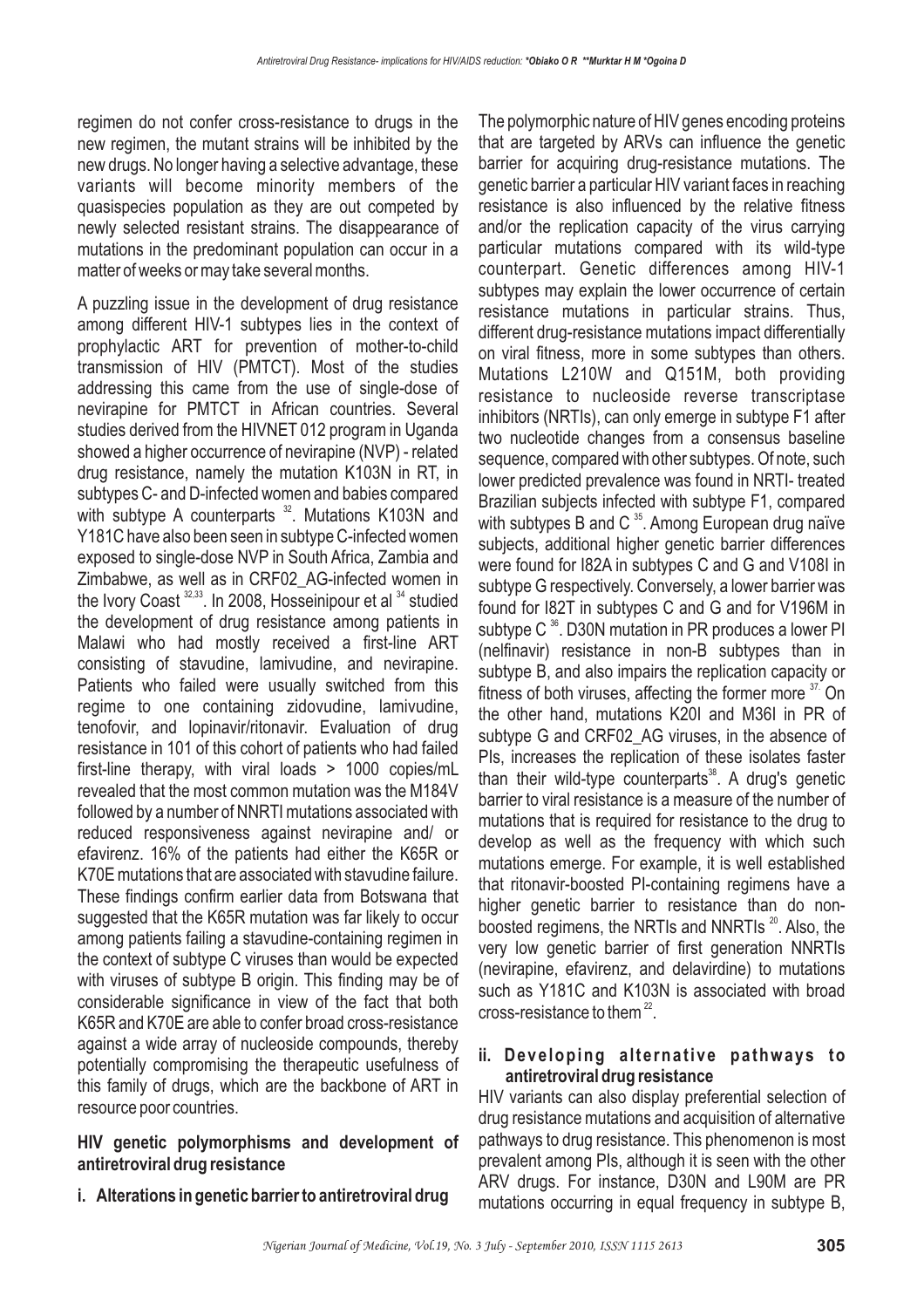but while D30N is selected more frequently and confer resistance exclusively to nelfinavir; L90M lowers susceptibility of this subtype to most PIs currently in clinical use. L90M also reduces susceptibility of non-B subtypes to most PIs currently in clinical use, but confers resistance to nelfinavir in these subtypes only  $39$ . This scenario may have direct implications for nelfinavir usage in countries where HIV-1 non-B subtypes are found  $40-42$ . Other examples are; - the acquisition of a threonine (82T) or a methionine (I82M) mutation, at position 82 of PR of subtype G reduces its susceptibility to tiprinavir and indinavir respectively <sup>43</sup>. CRF01\_AE, on the other hand, appears to have a lower genetic barrier to V82F than subtype B, and may develop faster resistance to indinavir through this pathway  $44$ .

Preferential selection of drug- resistance mutations to NRTIs and NNRTIs has also been described. Subtype C may acquire the tenofovir related mutation K65R more rapidly than other subtypes, perhaps influenced by nucleotide polymorphisms at codons 64-66<sup>45</sup>. Different changes at the same amino acid residue may also be selected in distinct subtypes as a result of the same drugselective pressure. This is the case for codon 106V, which changes to an alanine (106A) in subtype B, but to a methionine (106M) in subtype C. The 106M mutation has been shown to confer resistance not only to efavirenz, which selects it, but to all NNRTIs  $^{46}$ .

HIV-2 exhibits more complex genetic pathways towards drug resistance than HIV-1, because of several differences in the PR and RT backbones. As a result, amino acid changes selected by ARVs are different and more difficult to interpret. For instance, PR mutation for tiprinavir in HIV-2 is I82L as distinct from V82A in HIV-1  $^{47}$ . Several other changes associated with drug resistance in HIV-2 PR, such as K7R, V62A/T and L99F are uncommon in HIV-1 and may even be undetected by current mutation interpretation rules  $48, 49$ .

### **TransmittedAntiretroviral resistance**

Drug resistance of HIV-1 to antiretroviral medications is a major contributor to treatment failure and, thus should be prevented in its ramifications <sup>50</sup>. When ART-experienced persons have viral rebound, emergence of drug resistance should be suspected. Any resistant viruses that arise are archived in lymphoid tissue, and when present in plasma or genital secretions, are the major sources of transmission of resistant strains to others  $51-54$ . Transmitted NRTI resistance in treatment naïve patients may impair the potency of the backbone agents and, in several studies, has been associated with poorer

virologic outcomes with first-line NNRTI-based therapy  $^{23,55}.$  Furthermore, results of the GS 934 study  $^{56}$  and the ACTG A5905 study  $^{22}$  confirmed that the presence of detectable transmitted NNRTI resistance substantially decreases the likelihood of having a virologic response to a first-generation NNRTI-based regimen. Surveillance of transmitted HIV drug resistance in some African countries revealed that about 5% of Zambian adults beginning first-line therapy possessed at least 1 resistance-associated mutation  $(RAM)^{33}$ . In HIV-2 infected, ART-experienced Senegalese adults, multiclass drug resistance that includes mutational profiles revealing high levels of M184V/I was commonly found , while the Q151M mutation that can cause broad class resistance to all nucleosides, and the tenofovir related mutation K65R was found in 9% of them. In contrast, thymidine analog-associated mutations (TAMs) were very rare, with the exception of K70R, which was found in 1 person  $27,57$ .

# **Assessment of Antiretroviral Drug Resistance**

The prevalence of drug resistance and the role of drug resistance testing as an adjunct to the management of patients who are initiating or changing an antiretroviral treatment regime has been endorsed in the recent update of the guidelines for resistance testing  $^{\scriptscriptstyle 50,58}$ 

There are 2 types of assays available for measuring viral resistance. Genotypic assays identify specific nucleotide changes within the HIV-1 genome that correlate with drug resistance, whereas phenotypic tests more directly measure antiretroviral susceptibility in vitro by the use of a resistance test vector derived from viruses present in a patient plasma sample. Drug resistance testing can only be reliably performed if plasma HIV-1 RNA levels are > 500 copies/mL and should ideally be performed while the patient remains on the failing regimen so that the test results reflect the drug resistant viral species present under pressure of the treatment regimen, because some drug-resistant strains may not replicate as rapidly as more fit wild-type virus once antiretroviral treatment is modified or stopped. Even in some patients who have been off therapy, it is reasonable to perform drug resistance testing to determine the pattern of resistance of the fit viral population, although one must realize that without active drug selection pressure, resistant mutations will not be evident. Therefore, all previous ARV drug exposure must be considered before choosing a second-line regime  $^{58}.$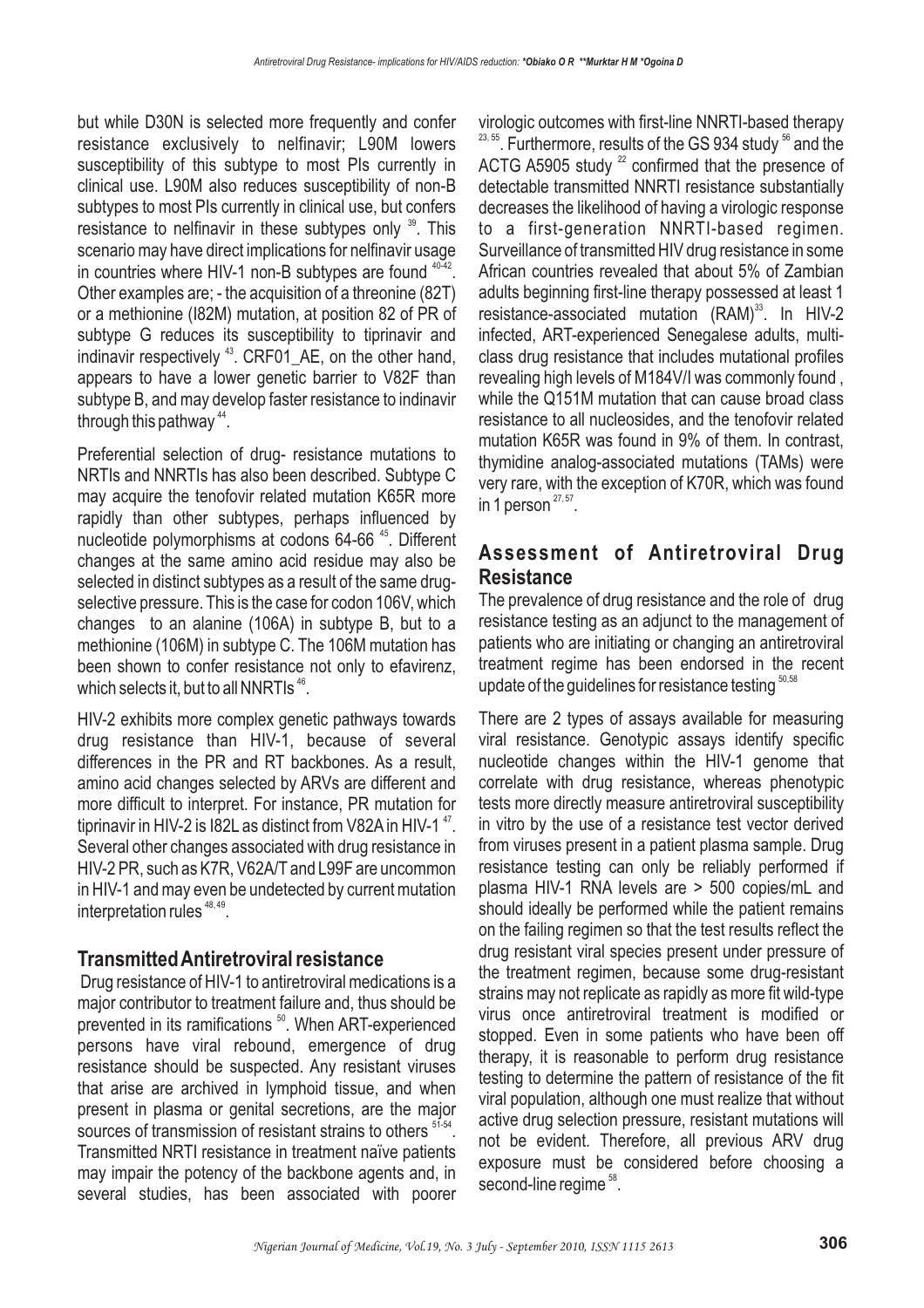Results of genotypic drug resistance tests are reported as a list of predefined drug resistance mutations, often with interpretations that classify individual drugs as "susceptible", "possibly resistant", or "resistant", as determined by rules-based algorithms <sup>21, 59</sup>. A better understanding of resistance mutations and larger clinical trial results has allowed such algorithms to more accurately predict clinical response to specific drug regimens. However, the interpretation of resistance tests must take in cognizance the full drug history, including the current failing regimen. In cases in which resistance test results do not indicate selection of resistant virus at failure and in which the clinician believes the patient maintained appropriate adherence, but nonetheless failed therapy, there is another approach that may have value in selected settings.

The US Department of Health and Human Services (DHHS) treatment guidelines suggest that in certain situations, therapeutic drug monitoring may be useful in patient management  $^{\circ\circ}$ . However, this is currently possible only for the PIs and NNRTIs for which concentrationresponse data exist <sup>61-63</sup>. It can not be recommended for NRTIs which are probably more dependent on intracellular drug concentrations for their effect. This has therapeutic implications in developing countries where the NRTIs are the backbone of first-line regimen.

## **Antiretroviral drug resistance and implications for clinical management of HIV infection in developing countries**

Current ARV drugs of all classes have been developed exclusively in high income countries, where a predominance of subtype B of HIV-1 group M is found. These drugs were developed through molecular dynamics and rational drug use, using template target proteins of subtype B origin. Moreover, the vast majority of data regarding toxicity, pharmacokinetics and the development of drug resistance interpretation algorithms and rules are being conducted in a context of subtypes Binfected subjects from the resource rich Western Europe and United States of America (USA)  $^{39,48,49}$ . Presently there is no centre for antiretroviral drug resistance testing in Africa, although plans are ongoing to establish one each in Zambia <sup>33</sup>, South Africa and Nigeria. Thus, the effectiveness of ARV drugs and their impact on drugresistance development is poorly known or understood for HIV-1 non- B subtypes which predominate in low income developing countries. Algorithms designed to interpret HIV genotyping resistance are ultimately aimed at predicting ART response and therefore guidance. Interpretation is based on the sequence of HIV genes that

are targeted by ARVs such as PR, RT, gp41 and IN enzymes, determined from a circulating virus infecting an individual. Sequencing or mutation lists are subjected to the rules composing the algorithm, and a prediction of drug resistance to individual ARV drugs is provided<sup>59</sup>.

Historical models have been developed to predict that over the next decade, the rate of transmission of drug resistant virus in Africa would remain below 5% and that most resistant strains would result from acquired, not transmitted, resistance <sup>64</sup>. But these models failed to recognize the peculiarities of Africa in terms of diversity of populations, races and ethnicities.

# **Antiretroviral drug resistance and the future of HAART in sub-SaharanAfrica**

As antiretroviral therapy is becoming widespread in sub-Saharan Africa, it is expected that drug resistance, both primary and secondary, may become a major problem in future. Some studies have already shown that among treatment-naïve subjects initiating HAART, 25% developed drug-resistance mutations during a 30 month follow-up, while multi-class resistance was noted in about 10%  $<sup>65</sup>$ . Epidemiological studies in Europe  $<sup>66</sup>$ </sup></sup> and USA $^{\mathrm{67}}$  found the prevalence of primary resistance to at least one drug to be 10.9% and 11.5% respectively in patients infected for less than 1 year, and 7.5% in patients infected for more than 1 year. In both studies, the most common resistance was to NRTIs. However, the emerging trend in these developed countries with long history of ART is that resistance is low if HAART is comprehensive and widely available and adherence is high. In sub-Saharan Africa, the current recommended first line regimen consisting of 2 NRTI (stavudine or zidovudine and lamivudine) and NNRTI (nevirapine or efavirenz) are not optimal enough to prevent development of resistance for many reasons. The high toxicity profiles of these drugs promote non-adherence and their low barrier to resistance considering reports of high level resistance from the use of single- dose nevirapine and the poor response of these patients to subsequent nevirapine containing HAART combinations  $^{32}$ . Africa will definitely not be unaffected by the high prevalence of NRTI resistance already reported in developed countries  $^{\scriptscriptstyle 68}$  and other parts of the world  $^{\scriptscriptstyle 69,70}$  . Most of all, factors which are associated with poor adherence are prevalent in sub Saharan Africa. These include irregular availability and supply of ARV drugs, ignorance, stigmatization and poor motivations, poverty, malnutrition, young age and therefore illicit drug and/ alcohol abuse, multiple drug dosing for HIV,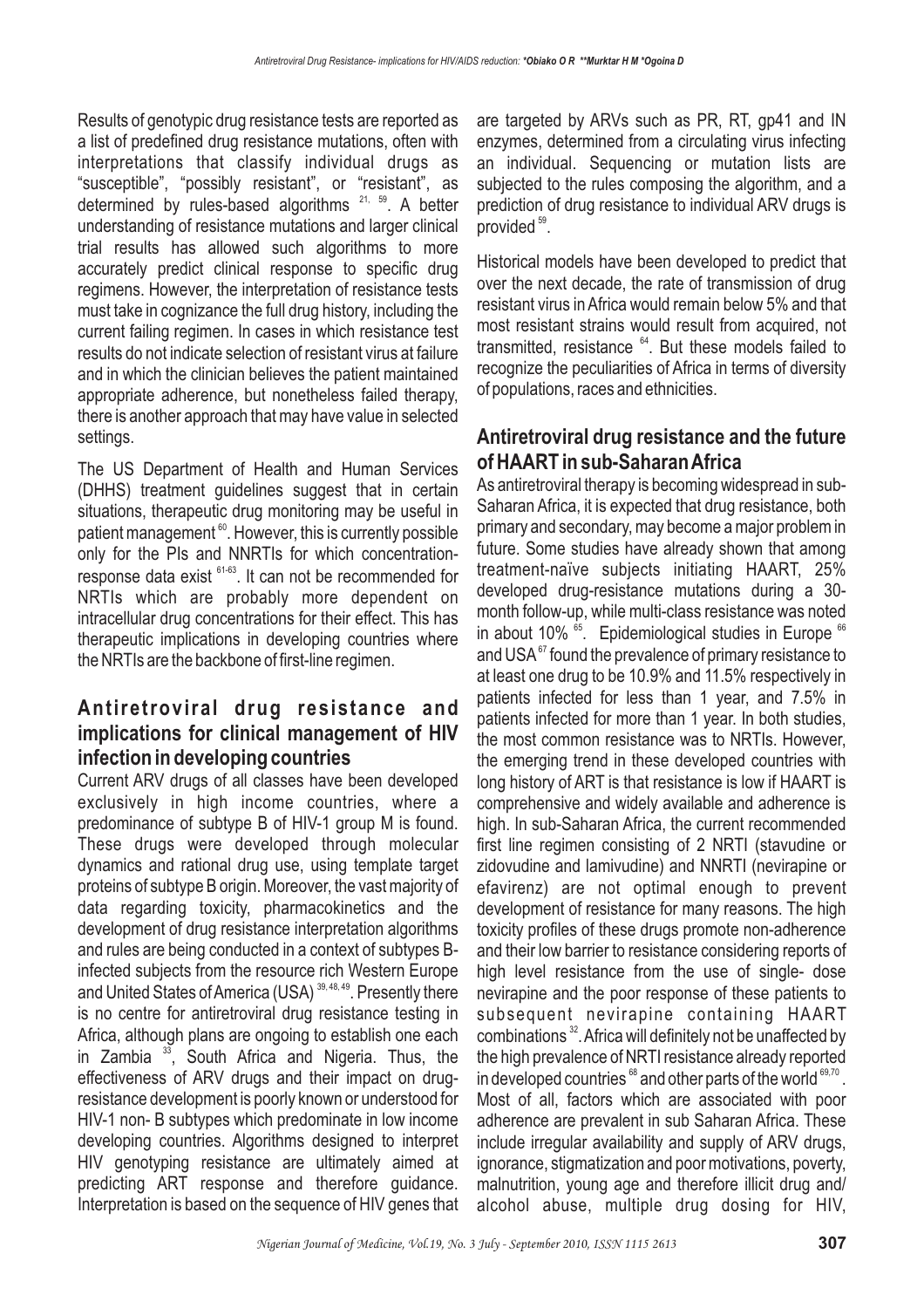opportunistic infections(since many present at stage of AIDS), malaria and other co-morbidities.

### **Conclusions**

The use of ART for treating HIV-infected people in developing countries has increased significantly in the past few years and has already witnessed the gains of reduced mortality and morbidity seen in the developed world in the mid-1990s  $^{71}$ .But this gain may be curtailed by the emergence of drug resistant HIV strains and consequently virologic failure. Therefore understanding the response of different HIV variants, (especially HIV-1 non-B subtypes, and HIV-2 which are prevalent in

### **References**

- 1. UNAIDS. Progress on Global Access to HIV Antiretroviral Therapy: An Update on "3 by 5". Geneva: UNAIDS, 2005.
- 2. Robertson DL, Anderson JP, Bradac JA et al. HIV-1 nomenclature proposal. Science. 2000; 288, 55-56.
- 3. Hemelaar J; Gouws E; Ghys PD; Osmanov S. Global and regional distribution of HIV-1genetic subtypes and recombinants in 2004 [WHO/UNAIDS Report]. AIDS: 2006; Vol 20 (16) 24 Oct, p W13-W23.
- 4. Eholie S, Anglaret X. Commentary: decline of HIV-2 prevalence in WestAfrica: good news or bad news? Int. J. Epidemiol. 2006; 35, 1329-1330.
- 5. Burke DS: Recombination in HIV: an important viral evolutionary strategy. Emerg. Infect. Dis. 1997; 3, 253-259.
- 6. Brown BK, Darden JM, Tovanabutra S: Biologic and genetic characterization of a panel of 60 HIV type 1 isolates, representing clades A,B,C,D,CRF01\_AE, and CRF02\_AG, for the development and assessment of candidate vaccines. J. Virol. 2005; 79, 6089-6101
- 7. Mellors JN, Munoz A, Giorgi JV, Margolick JB, Tassoni CJ, Gupta P et al: Plasma viral load and CD4 lymphocytes as prognostic markers of HIV-1 infection. Ann Intern Med. 1997; 126(12):946-954.
- 8. Mellors JN, Kingsley LA, Rinaldo CR, Todd JA, Hoo BS: Quantitation of HIV-1 RNA in plasma predicts outcome after seroconversion.Annal Intern Med .1995April; 122 (8):573-579.
- 9. Fauci AS, Pantaleo G, Stanley S, Weissman D: Immunopathogenic mechanisms of HIV infection.Annals Intern Med 1996April; 124 (7):654-663.
- 10. Jeffrey Laurence: T- cell subsets in Health, Infectious disease, and idiopathic CD4+ T-lymphocytopenia.Ann Intern Med. 1993 July; volume 119:55-62.
- 11. Markowitz M, Mohri H, Mehandru S: Infection with multidrug resistant, dual-tropic HIV-1 and rapid progression to AIDS: a case report. Lancet. 2005; 365:1031-1038.
- 12. Mansky LM, Temin HM: Lower in vivo mutation rate of HIV type 1 than that predicted from the fidelity of purified reverse transcriptase. J. Virol. 1995; 69:5087-5094.
- 13. Coffin JM. HIV population dynamics in vivo: implications for genetic variation, pathogenesis and therapy. Science. 1995; 267:483-489.
- 14. Sharkey ME, Teo I, Greenough T: Persistence of episomal HIV-1 infection intermediates in patients on HAART. Nat. Med.2000; 76-81.

developing countries), to ART is of paramount importance as the effectiveness of ARVs to infected patients from these areas is currently largely unknown. Establishment of drug resistance testing centres in Africa is the key to understanding drug resistance patterns to ARVs on this continent. This is fundamental to the treatment of patients who have not responded to or have failed a prior treatment regimen. Increasing international initiatives to disseminate the use of ART in developing countries and the design of more controlled and extended clinical trials and observational studies are needed, as these will ultimately lead to a better understanding of the actual impact of HIV variability on treatment in these areas.

- 15. Furtado MR, Callaway DS, Phair JP: Persistence of HIV-1 transcription in peripheral blood mononuclear cells in patients receiving potent antiretroviral therapy. N. Engl. J.Med 1999; 340: 1614-1622.
- 16. Zhang L, Ramratnam B, Tenner-Racz K: Quantifying residual HIV-1 replication in patients receiving combination antiretroviral therapy. Engl. J.Med 1999; 340: 1605-1613
- 17. Gupta R, Hill A, Sawyer AW, Pillay D: Emergence of drug resistance in HIV-1 infected patients after receipt of first-line highly active antiretroviral therapy: a systematic review of clinical trials. Clin Infect Dis.2008; 47:712-722.
- 18. Bangsberg DR, Perry S, Charlebois ED: Non-adherence to highly active antiretroviral therapy predicts progression to AIDS.AIDS. 2001; 15:1181-1183.
- 19. Garcia de Olalla P, Knobel H, Carmona A, Guelar A, L?pez-Colom?s JL, Cayi? JA: Impact of adherence and highly active antiretroviral therapy on survival in HIV- infected patients. JAcquired Immune Defic Syndr. 2002; 30:105-110.
- 20. von Wyl V, Yerly S, Boni J: Emergence of HIV-1 drug resistance in previously untreated patients initiating combination antiretroviral treatment: a comparison of different regimen types. Arch Intern Med. 2007; 167:1782- 1790.
- 21. Johnson VA, Brun-Vezinet F, Clotet B: Update of the drug resistance mutations in HIV-1: 2007. Top HIV Med. 2007; 15:119-125.
- 22. Kuritzkes DR, Lalama CM, Ribaudo HJ: Preexisting resistance to non-nucleoside reverse-transcriptase inhibitors predicts virologic failure of an efavirenz-based regimen in treatment-naïve HIV-1-infected subjects. Infect Dis. 2008; 197: 867- 870
- 23. Gallant JE, DeJesus E, Arribas JR, et al. Tenofovir DF, emtricitabine, and efavirenz vs zidovudine, lamivudine, and efavirenz for HIV. N.Engl J Med. 2006; 354: 251-260.
- 24. Dumans ATN, Barreto CC, Santos AF: Differential resistance mutation and polymorphism acquisition in HIV-1 protease of subtypes B and F1 from children and adult patients. Program and abstracts of the XVII International AIDS Conference; August 3-8, 2008; Mexico City, Mexico.Abstract TUPDA202.
- 25. Holguin A, Paxinos E, Hertogs K, Womac C, Soriano V: Impact of frequent natural polymorphisms at the protease gene on the in vitro susceptibility to protease inhibitors in HIV-1 non-B subtypes. J. Clin. Virol, 2004; 31: 215-220.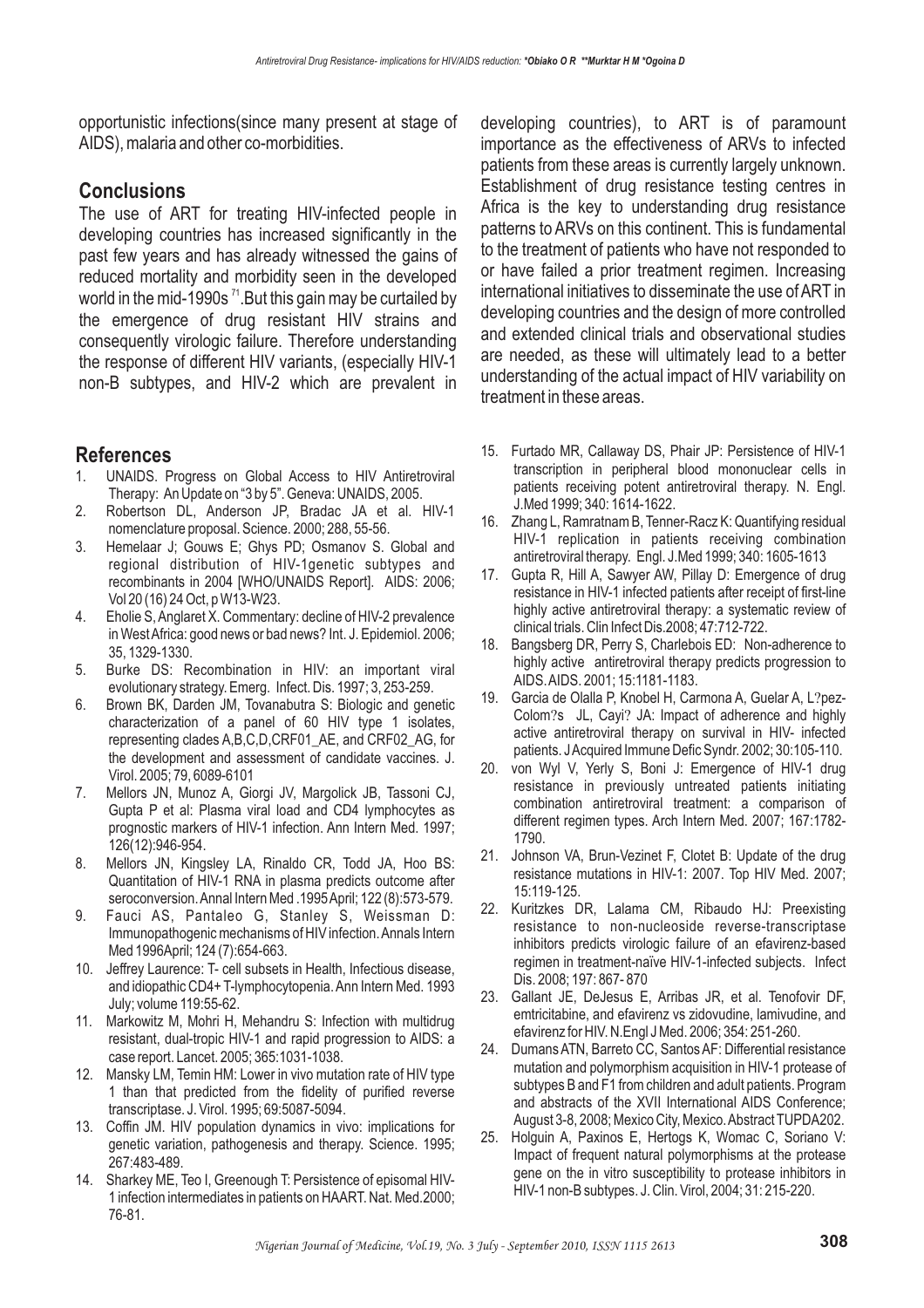- 26. Kantor R, Katzenstein DA, Efron B: Impact of HIV-1 subtype and antiretroviral therapy on protease and reverse transcriptase genotype: results of a global collaboration. PLoS Med.2005; 2, e112.
- 27. Gottlieb GS, Dia Badiane NM, Hawes SE: Multi-class drug resistance mutations are common in HIV-2 infected ARVinfected individuals in Senegal: implications for HIV-2 ART monitoring and salvage regimens in resource limited West Africa. Program and abstracts of the XVII International AIDS Conference; August 3-8, 2008; Mexico City, Mexico. Abstract WEPE 0002.
- 28. Fleury HJ, Toni T, Lan NT: Susceptibility to antiretroviral drugs of CRF01 AE, CRF02 AG, and subtype C viruses from untreated patients fromAfrica andAsia: comparative genotypic and phenotypic data. AIDS Res. Hum. Retroviruses, 2006; 22:357-366.
- 29. Descamps D, Collin G, Lecourneur F: Susceptibility of HIV-1 group O isolates to antiretroviral agents: in vitro phenotypic and genotypic analyses. J. Virol. 1997: 71: 8893-8898.
- 30. MarozsanAJ, Ketas TJ, Huang W: CCR5 monoclonal antibody PRO 140 inhibited HIV-1 resistant to maraviroc, a small molecule CCR5 antagonist. Program and abstracts of the XVII International AIDS Conference; August 3-8, 2008; Mexico City, Mexico.Abstract TUAA0305.
- 31. Malet I, Soulie C, Tchertanov L: Structural effects of amino acid variations between B and CRF02\_AG HIV-1 integrases. J. Med.Virol, 2008; 80: 754-761.
- 32. Jourdain G, Ngo- Giang Huong N, Tungyai P: Response to stavudine/lamivudine /nevirapine in mothers based on previous history of single-dose nevirapine. 11<sup>th</sup> Conference on Retroviruses and Opportunistic Infections. San Franscisco, California. February 7-11, 2004(abstract 41LB).
- 33. Hamers R, Wallis C, Siwale M: Implementation of the PharmAccess African studies to evaluate HIV drug resistance (PASER) program: preliminary baseline results of a patient cohort in Lusaka, Zambia. Program and abstracts of the XVII International AIDS Conference; August 3-8, 2008; Mexico City, Mexico.Abstract MOPDA204.
- 34. Hosseinipour M, van Oosterhout JJ, Weigel R: Resistance profile of patients failing first line ART in Malawi when using clinical and immunologic monitoring. Program and abstracts of the XVII International AIDS Conference; August 3-8, 2008; Mexico City, Mexico.Abstract TUAB0105.
- 35. Dumans AT, Soares MA, Machado ES: Synonymous genetic polymorphisms within Brazilian human immunodeficiency virus Type 1 subtypes may influence mutational routes to drug resistance. J. Infect. Dis. 2004, 189, 1232-1238
- 36. van de Vijver DA, Wensing AM, Angarano G: The calculated genetic barrier for antiretroviral drug resistance substitutions is largely similar for different HIV-1 subtypes. J. Acquired Immune Defic. Syndr. 2006, 41,352-360.
- 37. Resch W, Ziermann R, Parkin N, Gamarnik A, Swanstrom R: Nelfinavir-resistant, amprenavir- hypersusceptible strains of human immunodeficiency virus type 1 carrying an *N88S* mutation in protease have reduced infectivity, reduced replication capacity, and reduced fitness and process the Gag polyprotein precursor aberrantly. J. Virol. 2002, 76, 8659-8666
- 38. Nijhuis M, Deeks S, Boucher C: Implications of antiretroviral resistance on viral fitness. Curr. Opin. Infect. Dis.2001, 14, 23- 28.
- 39. Johnson VA, Brun-Vezinet F, Clotet B: Update of the drug resistance mutations in HIV-1: Spring 2008. Top HIV Med. 2008; 16, 62-68.
- 40. Sugiura W, Matsuda Z, Yokomaku Y: Interference between D30N and L90M in selection and development of protease inhibitor-resistant HIV-1. Antimicrob. Agents Chemother. 2002, 46,708-715.
- 41. Grossman Z, Paxinos EE, Averbuch D: Mutation D30N is not preferentially selected by HIV type 1 subtype C in the development of resistance to nelfinavir. Antimicrob. Agents Chemother. 2004, 48, 2159-2165.
- 42. Gonzalez LM, Brindeiro RM, Aguiar RS: Impact of nelfinavir resistance mutations on in vitro phenotype, fitness, and replication capacity of HIV -1 with subtype B and C proteases. Antimicrob.Agents Chemother. 2004, 48, 3552-3555.
- 43. Abecasis AB, Deforche K, Bacheler LT: Investigation of baseline susceptibility to protease inhibitors in HIV-1 subtypes C, F,G and CRF02\_AG. Antivir. Ther. 2006, 11, 581- 589
- 44. Clemente JC, Coman RM,Thiaville MM: Analysis of HIV-1 CRF\_01 A/E protease inhibitor resistance: structural determinants for maintaining sensitivity and developing resistance to atazanavir . Biochemistry 2006, 45, 5468-5477.
- 45. Brenner BG, Oliviera M, Doualla-Bell F: HIV-1 subtype C viruses rapidly develop K65R resistance to tenofovir in cell culture.AIDS.2006; 20, F9-F13.
- 46. Brenner B, Turner D, Oliviera M: A V106M mutation in HIV-1 clade C viruses exposed to efavirenz confers crossresistance to non-nucleoside reverse transcriptase inhibitors. AIDS.2003; 17, F1-F5.
- 47. Ntemgwa M, Brenner BG, Oliviera M, Moisi D, Wainberg MA: Natural polymorphisms in the HIV type 2 protease can accelerate time to development of resistance to protease inhibitors.Antimicrob.Agents Chemother.2007; 51; 604-610.
- 48. Colson P, Henry M, Tourres C: Polymorphism and drugselected mutations in the protease gene of HIV-2 from patients living in Southern France. J. Clin. Microbiol.2004; 42: 570-577.
- 49. Gallant JE. Antiretroviral drug resistance and resistance testing. Top HIV Med. 2006; 13:38-42.
- 50. Kuritzkes DR: Preventing and managing antiretroviral drug resistance.AIDS Patient Care STDS. 2004; 18:259-273.
- 51. Brenner B, Wainberg MA, Salomon H: Resistance to antiretroviral drugs in patients with primary HIV-1 infection. Int JAntimicrobAgents. 2000; 16:429-434.
- 52. Little SJ, Holte S, Routy JP: Antiretroviral drug resistance among patients recently infected with HIV. N Engl J Med. 2002; 347: 385-394
- 53. Masquelier B, Bhaskaran K, Pillay D: Prevalence of transmitted HIV-1 drug resistance and the role of resistance algorithms :data from seroconverters in the CASCADE collaboration from 1987 to 2003. J Acquir Immune Defic Syndr . 2005; 40:505-511.
- 54. Wensing AM, van de Vijver DA, Angarano G: Prevalence of drug-resistant HIV-1 variants in untreated individuals in Europe: implications for clinical management. J Infect Dis. 2005; 192:958-966.
- 55. Johnson VA, Brun-Vezinet F, Clotet B: Update of the drug resistance mutations in HIV-1: fall 2006. Top HIV Med. 2006; 14: 125-130
- 56. Gallant JE, Staszewski S, Pozniak AL: Efficacy and safety of tenofovir DF vs stavudine in combination therapy in antiretroviral-naïve patients: a 3-year randomized trial. JAMA. 2004; 292:191-201.